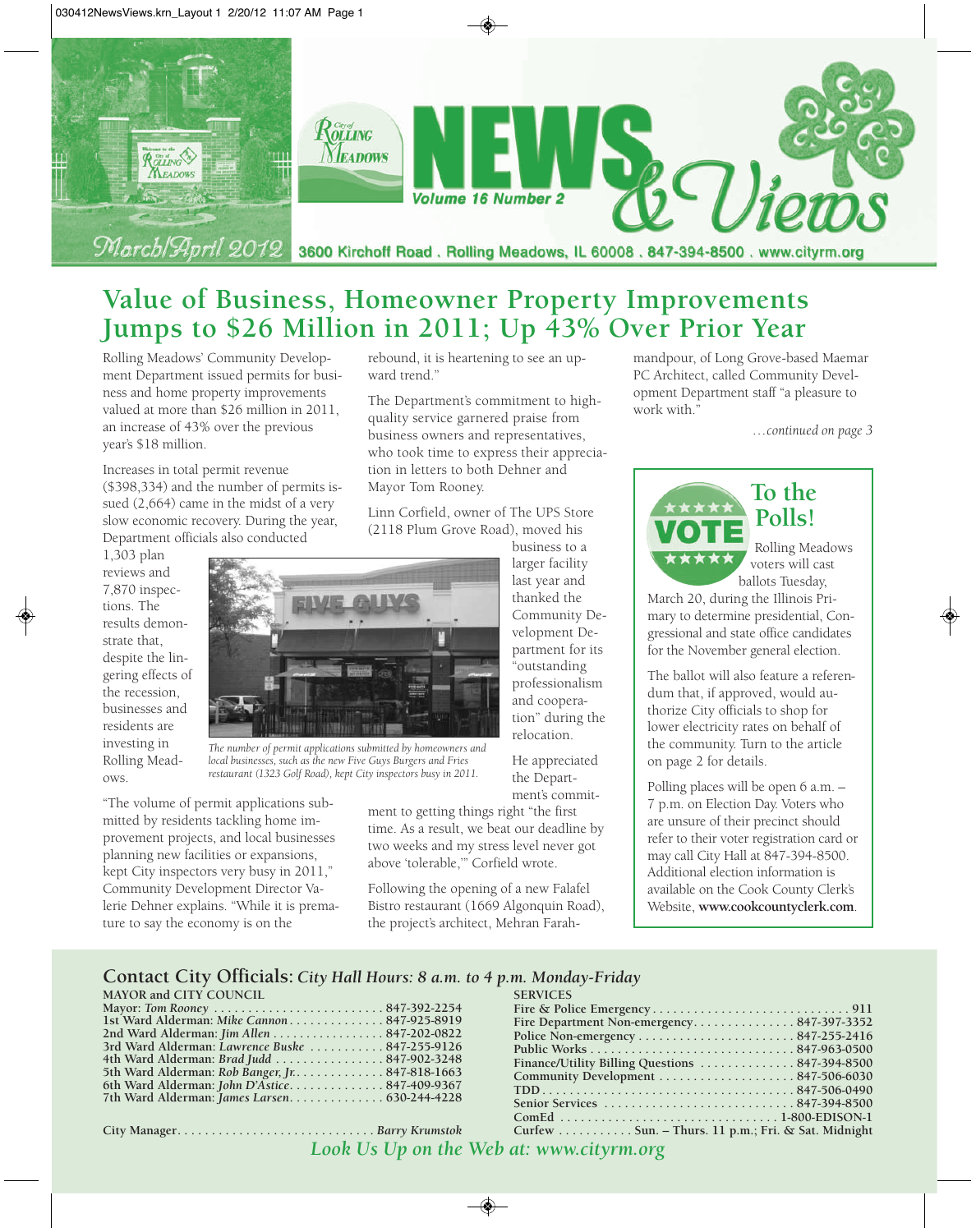## **Residents to Vote on Electricity Aggregation Referendum, March 20**

A referendum on the March 20 primary election ballot will ask Rolling Meadows residents to determine whether City officials will have the authority to seek lower electricity rates on behalf of the community.

Known as municipal electricity aggregation, the process allows municipalities to pool residential and small commercial retail customers together and seek competitive pricing for electricity from alternative suppliers. Its purpose is to lower monthly electricity rates paid by customers.

#### The referendum question states:

*Shall the City of Rolling Meadows have the authority to arrange for the supply of electricity for its residential and small commercial retail customers who have not opted out of such program?*

A **YES** vote indicates support for electricity aggregation efforts. A **NO** vote opposes the proposed program.

If approved by voters, City officials will work with Good Energy,

*"Shall the City of Rolling Meadows have the authority to arrange for the supply of electricity for its residential and small commercial retail customers who have not opted out of such program?"*

a consulting firm currently helping more than 50 Illinois communities implement aggregation programs, to proceed with the next steps.

These include:

- Holding public hearings on the issue.
- Developing aggregation plans.
- Soliciting and approving competitive pricing bids from suppliers.

City officials will not accept any bids that are higher than current prices paid by Rolling Meadows residents.

If the referendum passes and the City begins purchasing electricity from an alternate

supplier, ComEd – the City's current provider – will continue to deliver that energy to City customers and be responsible for service issues and emergency repairs. Customers who wish to keep their current energy provider will be able to "opt out" of the program at no charge.

For more information on the City's electricity aggregation referendum, call City Hall at 847-394-8500 or visit **www.cityrm.org**.

# **Firefighters Register Over 50 Residents for 'File of Life' Safety Program**

A new "File of Life" public safety program launched by the Rolling Meadows Professional Firefighters Association



has already registered more than 50 City residents and resulted in plans for additional public information and education sessions later this spring, firefighter Mike Neubauer reports.

City firefighters, in partnership with the non-profit File of Life Foundation, introduced the program during two informational sessions at the Rolling Meadows Senior Center in late 2011.

File of Life medical information packets allow residents to provide detailed health information – everything from medical histo-

*File of Life medical information packets allow residents to provide detailed information – everything from medical histories and medication usage to past surgeries and allergies – on a card that paramedics may access when responding to emergency calls.*

ries and medication usage to past surgeries and allergies – on a card that paramedics may access when responding to emergency calls. The card fits into a magnetized pocket that attaches to residents' refrigerators. Residents may also carry smaller cards in their wallets or purses.

"The public's response to this program far surpassed our initial expectations," Neubauer explains. "To maintain momentum, we plan to hold more informational sessions throughout the City over the next several months in order to get people of all ages involved."

Fire Chief Ron Stewart says that, while senior citizens comprise 58% of emergency calls nationwide, medical emergen-

cies can happen to anyone at any time.

"File of Life packets give paramedics solid, reliable information on patients' medical

conditions in situations where lives may be on the line," Chief Stewart explains. "That knowledge improves our ability to provide proper treatments that stabilize patients for transport to the hospital.

For information on upcoming File of Life events, call the RMFD at 847-397-3352.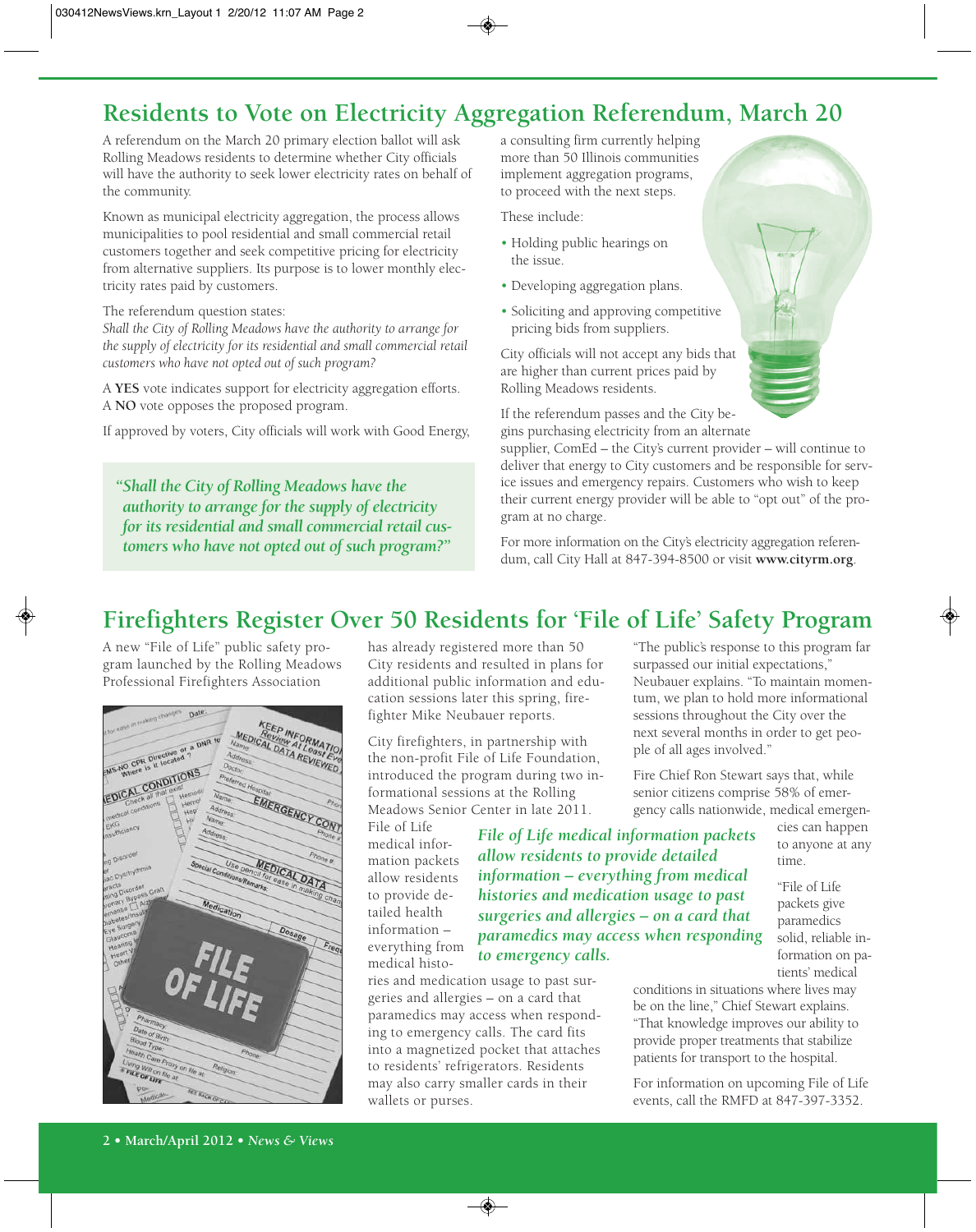### **Economic Incentive Program Encourages Business Growth, Tax Revenues**

With any eye toward encouraging business growth and increasing sales tax revenues, City officials have developed an economic incentive program that rewards businesses for coming to Rolling Meadows or expanding their current Citybased operations.

The program allows businesses to recoup real estate transfer taxes paid to the City for the purchase of vacant property or existing commercial buildings. Businesses

- Call Home Health Care *Nursing services* 4300 Lincoln Avenue, Suite P (847-963-8883)
- The DeJohn Advisory Team *Retirement accounts* 1600 Golf Road, Suite 1200 (847-981-5000)
- Deli Time *Cafeteria* 3800 Golf Road (630-640-2095)
- Dialysis Access Services *Dialysis* 1545 Hicks Road (847-963-0644)



*Sales tax revenues generated by local businesses such as Walmart (1460 Golf Road) help fund essential City services.*

### **Welcome New Businesses**

- FleetMatics *Fleet management* 1600 Gold Road, 8th Floor (847-378-4279)
- Goodman Distribution, Inc. *HVAC product distribution* 3121 Tollview (713-263-5489)
- Legacy Analytics *Business management consultants* 4902 Tollview, Suite110 (847-925-5113)
- Revita Healthcare LLC *Home care office* 1600 Golf Road, Suite 1200 (224-345-8338

that open in shopping centers and help reduce existing store vacancies are also eligible for reimbursement.

"We want to demonstrate our commitment to helping businesses do more business in Rolling Meadows," City Manager Barry Krumstok says. "The City is committed to strengthening our local business base, which will generate additional sales tax revenues and lower the burden on residents to fund essential services."

- Rolling Meadows Pawn Shop 2214 Algonquin Road, Suite A (630-550-9723)
- Tyler Staffing Services 3701 Algonquin Road, Suite 300 (847-870-1777)
- Weichai Power Mat Auto *Brake rotors & industrial parts* 3100 Golf Road (847-383-8400)
- Yokowo America Corp. *Electronic product sales* 3701 Algonquin Road, Suite 560 (847-870-1660)

## **Yard Waste Collection Resumes April 2; City Cuts Spring Chipper Service**

Public Works will resume weekly yard waste pickup Monday, April 2. Residents may place yard waste in 30-gallon kraft paper bags marked with an "X" at the curb for pick up on regular refuse collection days. Bags are available for purchase at local stores.

Meanwhile, the City's free spring brush collection (Chipper) service will not take place this year due to budget cutbacks. As this

issue of *News & Views* went to press, Public Works staff members were exploring possible options for fee-based service alternatives and will present them to City Council at a future meeting. Look for an update in the May/June issue of *News & Views*.

For more information on yard waste collection, visit Public Works at **www.cityrm.org/PublicWorks** or call 847-963-0500.

#### **Value of Business, Homeowner Property Improvements Jumps** *…continued from page 1*



*Valerie Dehner*

Citing the speed with which permits were issued and inspections completed, Farahmandpour credited the Department for "getting the business started, rather

than being an obstacle every chance they [got]. This is rare these days and worth bringing to notice."

Whether its helping businesses put down Rolling Meadows roots or providing expert inspection services to homeowners, Community Development is organized to facilitate the development of a healthy, prosperous community. Its myriad responsibilities include taking an active role in the City's overall economic development initiatives, oversee-

ing zoning and construction activities, and helping customers with the permit and inspection process.

"Combining economic development planning with more traditional building and zoning services gives us an edge in attracting new businesses, helping existing businesses expand, and working with residents on home improvement projects," Dehner adds.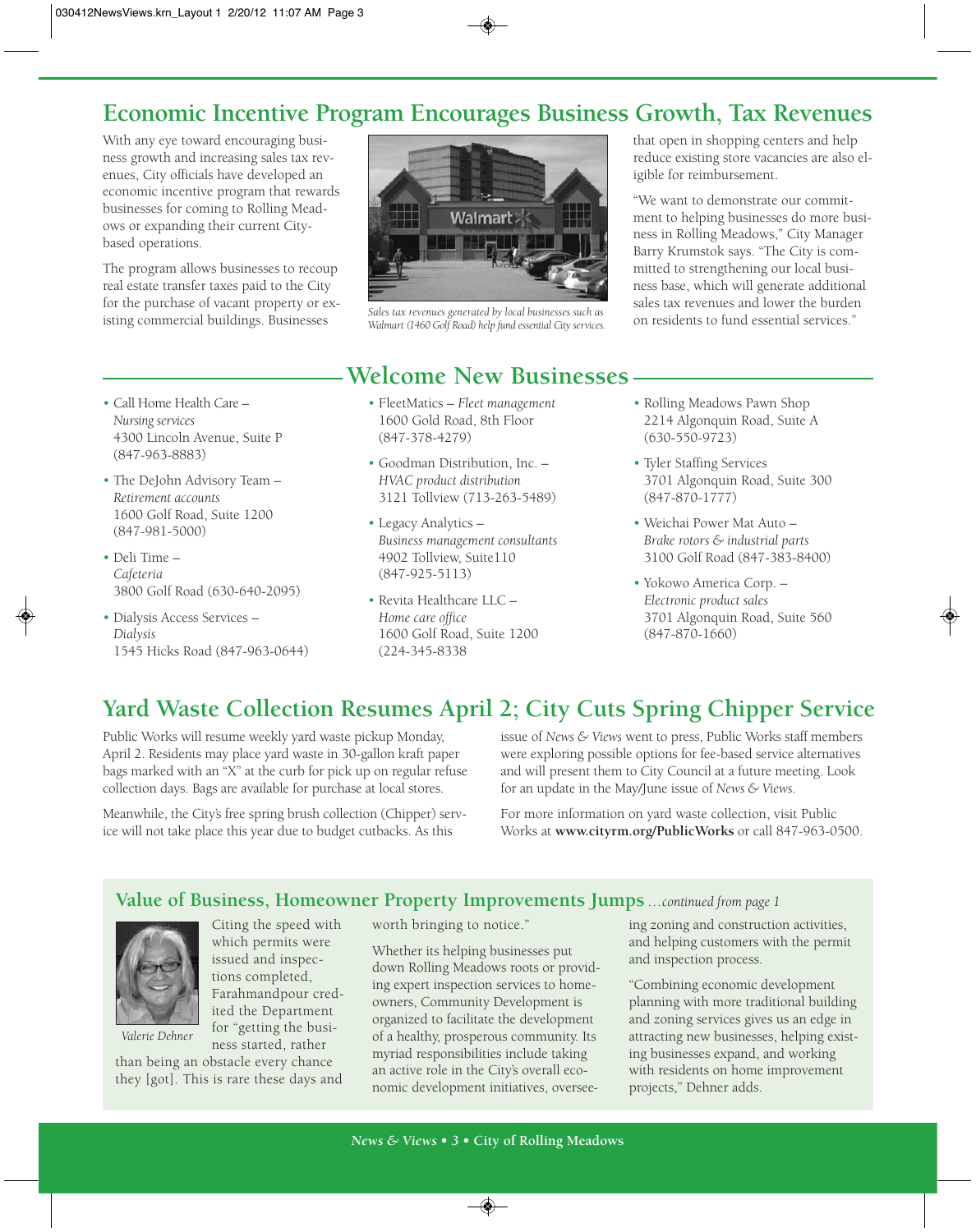| <i>March 2012</i>                                                             |                                                                                       |                                                                                                                                                       |                                                                   |                                                                        |                                                                                                                             |                         |  |  |  |  |
|-------------------------------------------------------------------------------|---------------------------------------------------------------------------------------|-------------------------------------------------------------------------------------------------------------------------------------------------------|-------------------------------------------------------------------|------------------------------------------------------------------------|-----------------------------------------------------------------------------------------------------------------------------|-------------------------|--|--|--|--|
| Sunday                                                                        | Monday                                                                                | Tuesday                                                                                                                                               | Wednesday                                                         | Thursday                                                               | Friday                                                                                                                      | Saturday                |  |  |  |  |
|                                                                               | $\mathcal{R}$ owat ng $\mathcal{R}$<br><i>Neadows</i>                                 |                                                                                                                                                       |                                                                   |                                                                        | 2                                                                                                                           |                         |  |  |  |  |
|                                                                               | $\overline{5}$                                                                        | Economic Development 6<br>Committee, 6 p.m.<br><b>Environmental Commit-</b><br>tee, 7 p.m.<br><b>Plan Commission.</b><br>7:30 p.m., all at City Hall  | <b>Zoning Board</b><br>of Appeals, 7:30 p.m.,<br><b>City Hall</b> | 8                                                                      | 9                                                                                                                           | 10                      |  |  |  |  |
| <b>Daylight Saving</b><br>11<br>Time begins<br>move clocks ahead<br>one hour. | <b>Board of Fire &amp;</b><br>12<br><b>Police Commissioners.</b><br>9 a.m., City Hall | <b>City Council</b><br>13<br><b>Meeting, 7:30 p.m.,</b><br>City Hall                                                                                  | 14                                                                | <b>Adjudication</b><br>15<br>Hearing, $1 p.m.,$<br><b>City Hall</b>    | 16                                                                                                                          | 17<br>St. Patrick's Day |  |  |  |  |
| 18                                                                            | 19                                                                                    | <b>City Council</b><br>20<br><b>Committee of the</b><br>Whole, 7:30 p.m.,<br><b>City Hall</b><br><b>Water bills due</b><br><b>First Day of Spring</b> | 21                                                                | <b>Adjudication</b><br>22<br>Hearing (Red Light),<br>2 p.m., City Hall | 23                                                                                                                          | 24                      |  |  |  |  |
| 25                                                                            |                                                                                       | 26 City Council<br>27<br><b>Meeting, 7:30 p.m.,</b><br><b>City Hall</b>                                                                               | 28                                                                | 29                                                                     | <b>Early refuse</b><br>30<br>setout ends.<br>Place refuse at the curb<br>no earlier than 6 p.m.<br>the day prior to pickup. | 31                      |  |  |  |  |

| <i>[pril 2012</i> |                                                                                                |                                                                                                                                                    |                                                                                 |                                                                     |                                           |                                                                                 |  |  |  |
|-------------------|------------------------------------------------------------------------------------------------|----------------------------------------------------------------------------------------------------------------------------------------------------|---------------------------------------------------------------------------------|---------------------------------------------------------------------|-------------------------------------------|---------------------------------------------------------------------------------|--|--|--|
| Sunday            | Monday                                                                                         | Tuesday                                                                                                                                            | Wednesday                                                                       | Thursday                                                            | Friday                                    | Saturday                                                                        |  |  |  |
|                   | <b>Yard waste</b><br>$\overline{2}$<br>collection begins                                       | Economic Development 3<br>Committee, 6 p.m.<br><b>Environmental</b><br>Committee, 7 p.m.<br><b>Plan Commission.</b><br>7:30 p.m., all at City Hall | <b>Zoning Board of</b><br>4<br>Appeals, 7:30 p.m.,<br><b>City Hall</b>          | 5                                                                   | 6                                         |                                                                                 |  |  |  |
| $\mathbf{8}$      | <b>Board of Fire &amp;</b><br>$\mathbf Q$<br><b>Police Commissioners.</b><br>9 a.m., City Hall | <b>City Council</b><br>10<br><b>Meeting, 7:30 p.m.,</b><br>City Hall                                                                               | <b>Urban Affairs</b><br>11<br><b>Committee</b> , 5:45 p.m.,<br><b>City Hall</b> | <b>Adjudication</b><br>12<br>Hearing, $1 p.m.,$<br><b>City Hall</b> | 13                                        | 14                                                                              |  |  |  |
| Easter            |                                                                                                |                                                                                                                                                    |                                                                                 |                                                                     |                                           |                                                                                 |  |  |  |
| 15                | 16                                                                                             | <b>City Council</b><br>17<br><b>Committee of the</b><br>Whole, 7:30 p.m.,<br><b>City Hall</b>                                                      | 18                                                                              | Adjudication<br>19<br>Hearing (Red Light),<br>2 p.m., City Hall     | <b>Water bills due</b><br>20 <sup>1</sup> | <b>Salt Creek</b><br>21<br><b>Cleanup, near Emerson</b><br>Avenue bike trail.   |  |  |  |
| 22                | 23                                                                                             | <b>City Council</b><br>24<br>Meeting, 7:30 p.m.,<br>City Hall                                                                                      | 25                                                                              | 26                                                                  | 27                                        | <b>Salt Creek</b><br>28<br><b>Cleanup, near Rolling</b><br>Meadows High School. |  |  |  |
| <b>Earth Day</b>  |                                                                                                |                                                                                                                                                    |                                                                                 |                                                                     | <b>Arbor Day</b>                          |                                                                                 |  |  |  |
| 29                | 30                                                                                             |                                                                                                                                                    |                                                                                 | $\mathcal{R}$ ovative<br><b>NEADOWS</b>                             |                                           |                                                                                 |  |  |  |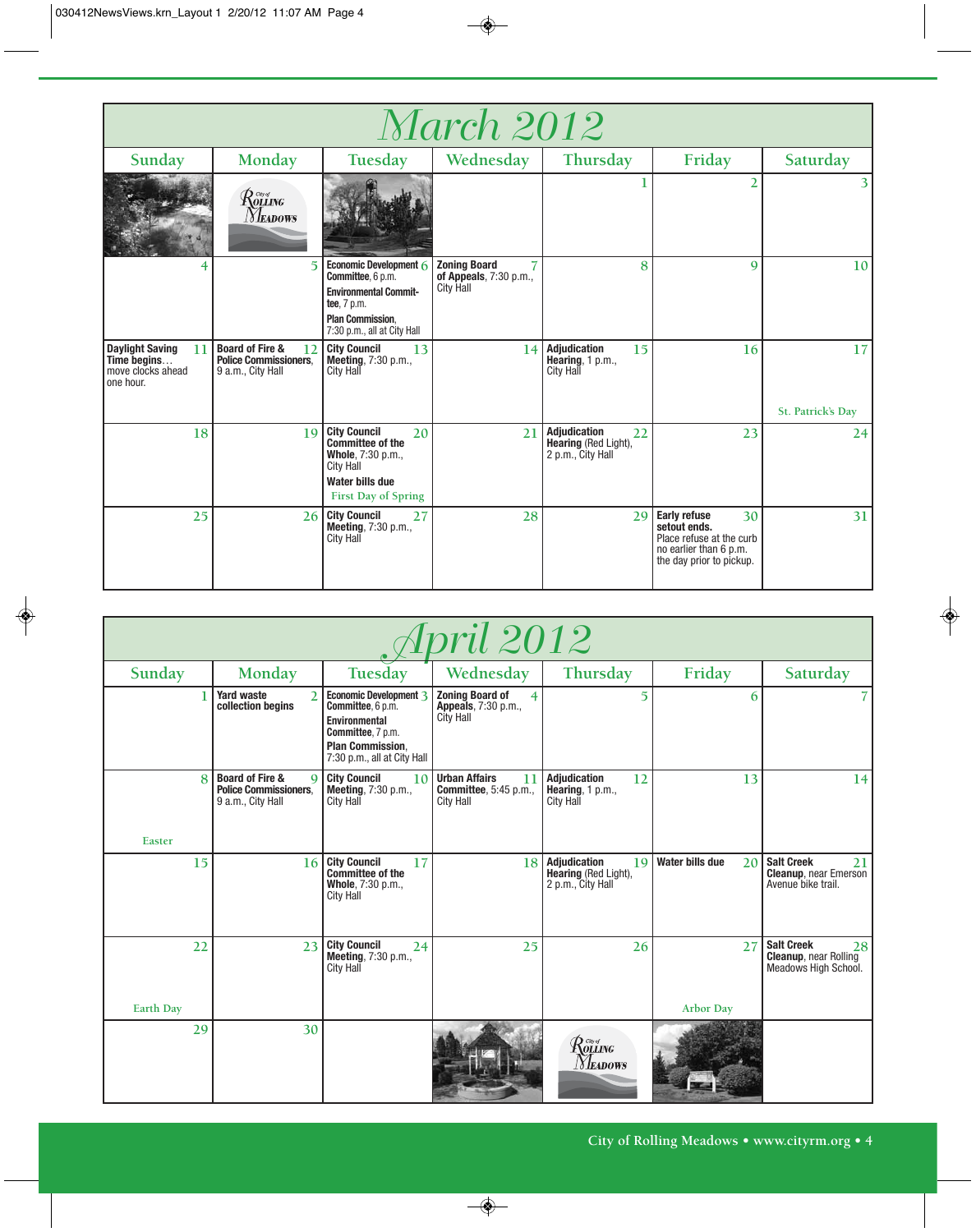### **Northwest Municipal Conference Helps City Officials Protect Revenue Streams, Promote Pension Reform**

Rolling Meadows' membership in the Northwest Municipal Conference (NWMC) gives City officials a leading voice in efforts to protect the interests of Illinois communities and taxpayers, such as safeguarding municipal revenues and advocating for meaningful public safety pension reform.

Established in 1958, the NWMC is comprised of 41 municipalities and one township representing more than 1.3 million citizens in Cook, DuPage, Kane, Lake and McHenry Counties. Its mission, explains Executive Director Mark Fowler, is to further intergovernmental cooperation, foster the exchange of information vital to the operation of local government, and serve as a cooperative medium for addressing regional problems.

"The Conference serves as a forum for elected officials and professional staff members to discuss topics of mutual concern, exchange ideas for the betterment of their communities, and advocate on behalf of local governmental interests," Fowler says.

"Our members see the NWMC as a model for bringing together diverse local governmental interests and promoting

strong, innovative, well-run communities to benefit our residents and businesses.

"As a founding member of the Conference, Rolling Meadows has played a key role in our success because of the leadership demonstrated by its elected officials and professional staff," he adds. "We appreciate the City's longstanding commitment to delivering effective, professional services to residents."

The Conference advocates on behalf of its member communities to ensure that challenges facing local governments are understood and acted upon by the Illinois General Assembly and Congress.

"NWMC membership gives the City a stronger voice to advocate policies that protect our interests and promote a stronger community," City Manager Barry Krumstok says. "The Conference has also been very effective in helping City officials defend the interests of Rolling Meadows taxpayers."

In 2011, the NWMC played a key role in opposing a proposal to divert \$300 million in tax revenues from local communities in order to improve the state's budget situation. Had the plan been approved, Rolling Meadows would have lost \$600,000 in revenues.

"Municipalities across Illinois have made the difficult choices to limit spending and balance their budgets during the current economic downturn. Unfortunately, the state still has a lot of work to do in that regard," Fowler says. "Local communities should not be expected to shoulder the burden of helping the state balance its budget."

The NWMC's 2012 Legislative Program, unveiled in January, serves as a blueprint for action this year. Key initiatives include:

- **Ensuring the fiscal stability of Illinois communities** by working to ensure local governments receive the revenues to which they are entitled by law.
- **Strengthening public safety pension reforms** by consolidating multiple funds to lower operational costs and requiring more equitable employee contributions.

To view the complete 2012 Legislative Program, visit the NWMC's Website at **www.nwmc-cog.org**.

### **Environmental Committee Seeks Volunteers for Salt Creek Cleanups, April 21 & 28**

*Salt Creek*

The City's Environmental Committee is seeking volunteers for two Salt Creek

Avenue. The following weekend, volunteers will focus efforts on a stretch of Salt Creek near Rolling Meadows High

cleanup events scheduled for the last two Saturdays in April (21 & 28).

The April 21 event will clean up creek sections along the Salt Creek bike trail, near the far west end of Emerson



School, 2901 Central Road.

lished in 2005 as a way for Rolling Meadows to observe Earth Day (April 22) and give residents an opportunity to help preserve the environment.

For more information or to volunteer, contact Environmental Committee

members Tyson Lagoni *(tylag@cdwg.com)* or Sue Walton *(swalt811@aol.com)*.

#### **Committee Members to Host Monarch Butterfly Program, April 4**

Members of the City's Environmental Committee will host a video presentation and discussion focusing on the

importance of the Monarch Butterfly, Thursday, April 4, 7 p.m. at the Rolling Meadows Library.



To register, contact the Library at 847-259-6050 or visit **www.rmlib.org**.

> More information on Monarch Butterflies is available at **www.monarchwatch.org**.